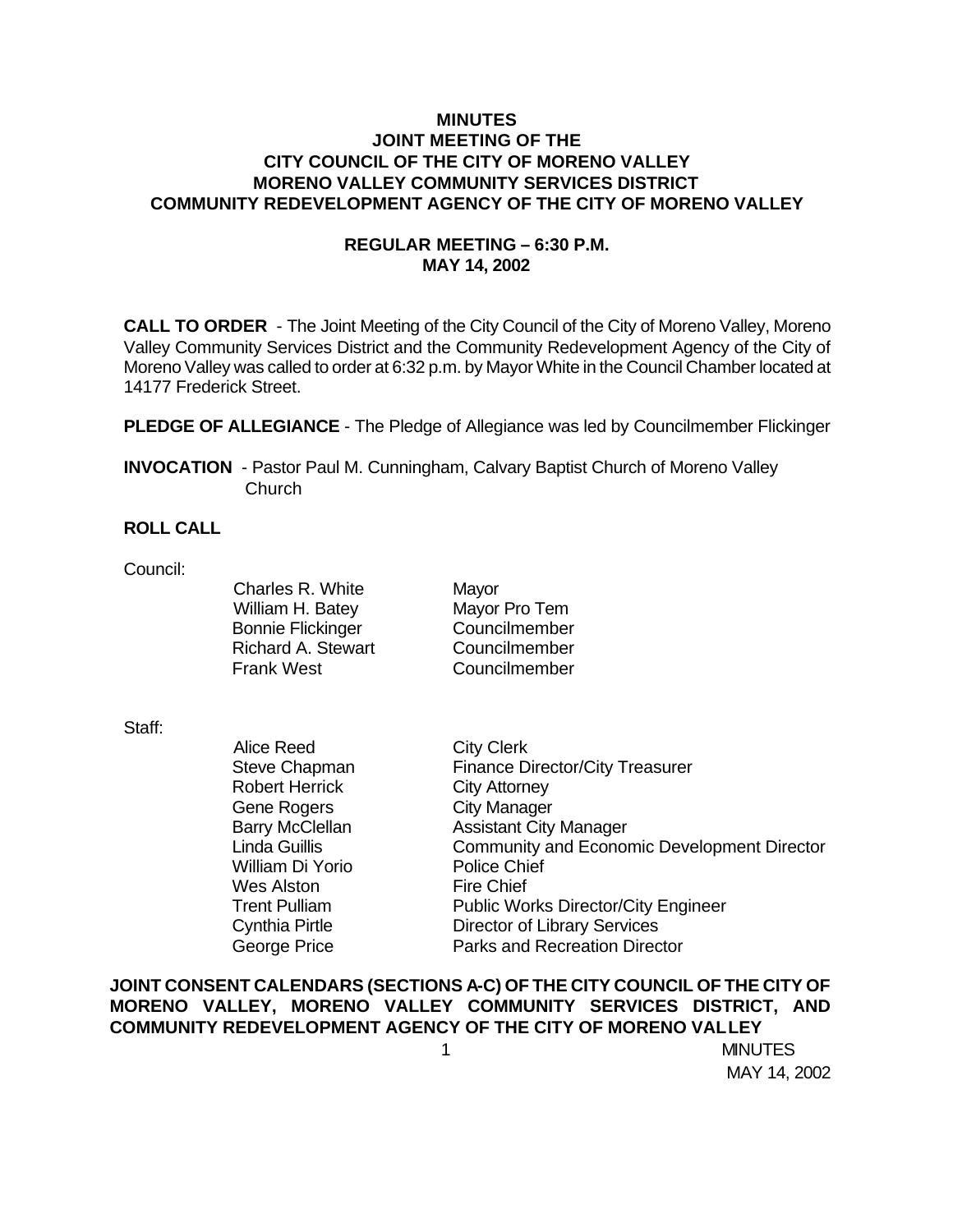Mayor White opened the agenda items for the Consent Calendars for public comments.

Era Preston – 27389 Cottonwood (Item A7)

- 1) Feels the City should abide by the Zoning Code
- 2) Stated her property has depreciated due to zoning violations by neighbor

Charlene Smout – Address matter of record (Item A7)

- 1) Agrees with Ms. Preston on the Zoning Code
- 2) Concerned with all of the code violations present at the Skate Ranch and also the disruption to the neighborhood - feels the Ranch should be shut down

Councilmember Stewart made a motion, seconded by Mayor Pro Tem Batey to approve the Consent Calendars in their entireties, except for Item A7 which was pulled for separate discussion/action. Motion carried 5-0. Roll call vote.

### **A. CONSENT CALENDAR** - **CITY COUNCIL**

- A1. ORDINANCES FIRST READING BY TITLE ONLY Waived reading of all Ordinance Introductions and read by title only.
- A2. ACCEPT AND APPROVE THE EMWD REIMBURSEMENT AGREEMENT FOR WATER AND SEWER PIPELINE IMPROVEMENTS ALONG SAN MICHELE ROAD FROM PERRIS BOULEVARD TO INDIAN STREET, PROJECT NO. 99- 12567420 Accepted and approved the "Reimbursement Agreement for Water and Sewer Facilities located within San Michele Road" with Eastern Municipal Water District (EMWD) and authorized the Mayor to execute the Reimbursement Agreement for the relocation of the EMWD pipeline facilities.
- A3. RATIFICATION OF CONTRACT CHANGE ORDERS, NOTICE OF COMPLETION AND ACCEPTANCE FOR THE RELOCATION OF FIRE STATION NO. 2, PROJECT NO. 98-34725 Ratified Contract Change Order Nos. 1, 2 and 3; accepted the work as completed for Fire Station No. 2, constructed by Triquest Builders, Inc., of Rancho Cucamonga, California; directed the City Clerk to record the Notice of Completion within ten (10) days, at the office of the County Recorder of Riverside County, as required by Section 3093 of the California Civil Code and authorized the Director of Finance to release the retention to Triquest Builders, Inc. thirty-five (35) calendar days after the date of recordation of the Notice of Completion, if no claims are filed against the project (Account No. 434.72540).
- A4. AUTHORIZATION TO AWARD THE CONSTRUCTION CONTRACT FOR THE TRAFFIC SIGNAL AT PERRIS BOULEVARD AND NORTHERN DANCER DRIVE, PROJECT NO. 01-42669020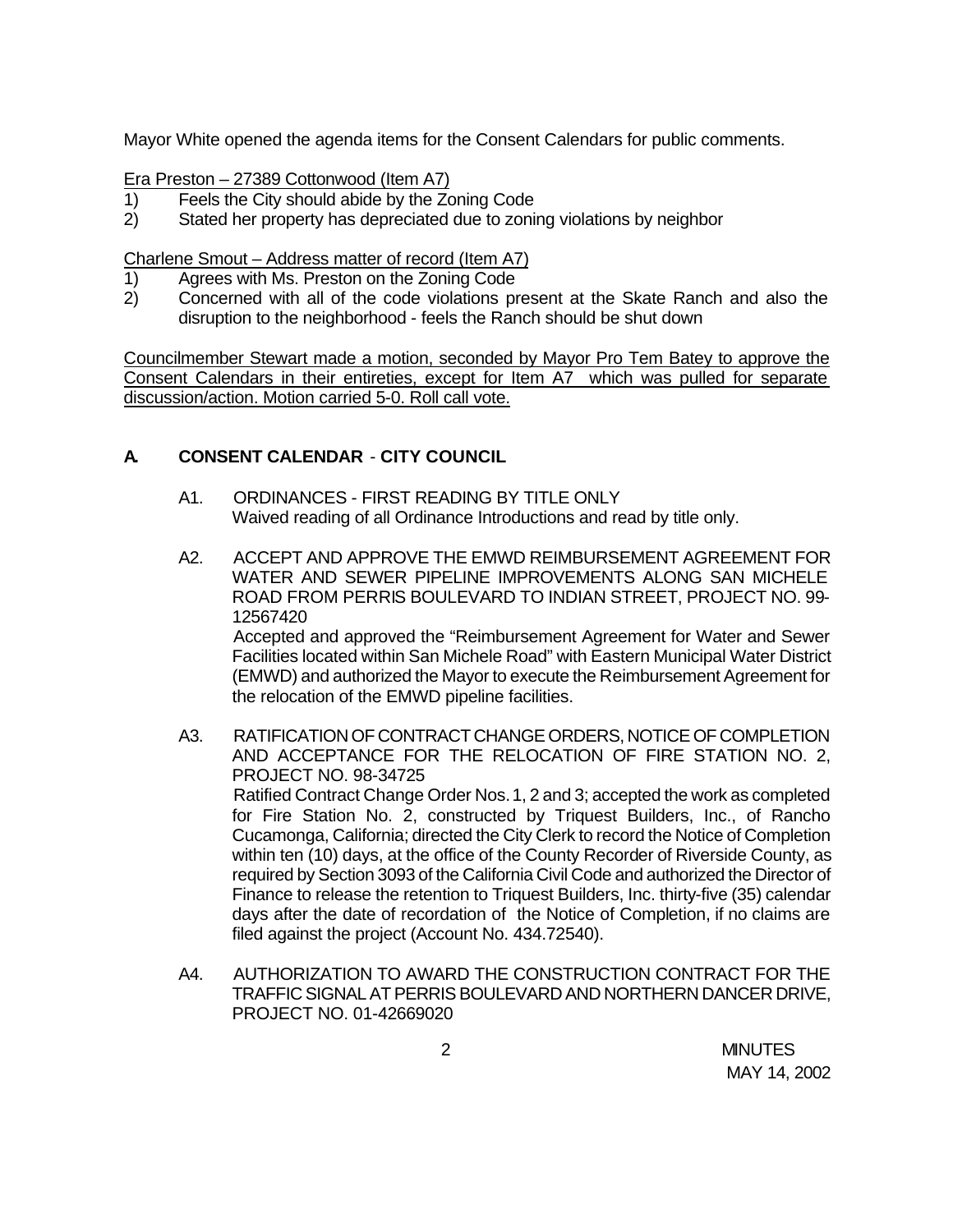Awarded the construction contract for the traffic signal at Perris Boulevard and Northern Dancer Drive to Moore Electrical Contracting, Inc., 463 North Smith Avenue, Corona, California 92880, the lowest responsible bidder; authorized the Mayor to execute a contract with Moore Electrical Contracting, Inc.; authorized the issuance of a Purchase Order to Moore Electrical Contracting, Inc. in the amount of \$143,152 (the bid amount plus 10% contingency) when the contract has been signed by all parties (Account No. 426.69020) and authorized the Finance Director to create a new account in the Measure "A" Fund, and to transfer \$25,000 from Measure "A" Fund (Account No. 125.89730) into the new Measure "A" Fund account.

- A5. REQUEST ADOPTION OF PLANS AND SPECIFICATIONS AND AUTHORIZATION TO ADVERTISE FOR CONSTRUCTION BIDS FOR A TRAFFIC SIGNAL AT FREDERICK STREET AND BRABHAM STREET/TOWNGATE CENTER DRIVEWAY, PROJECT NO. 01-12567321(3) Adopted the Plans and Specifications on file in the office of the Public Works Director and authorized the City Clerk to advertise the project to solicit construction bids.
- A6. APPROVAL OF QUARTERLY INVESTMENT REPORT –QUARTER ENDED MARCH 21, 2002 Approved and accepted the quarterly investment report, in compliance with the California Government Code Section 53646.
- A8. REQUEST ADOPTION OF PLANS AND SPECIFICATIONS AND AUTHORIZATION TO ADVERTISE FOR CONSTRUCTION BIDS FOR THE DRACAEA AVENUE IMPROVEMENTS FROM HEACOCK STREET TO PERRIS BOULEVARD, PROJECT NO. 00-92774, AND APPROVE THE TRANSFER OF RDA FUNDS Adopted the Plans and Specifications on file in the office of the Public Works Director; authorized the City Clerk to advertise the project for bids and approved the transfer of \$355,000 from RDA (Account No. 892.80121) Atwood Improvements to RDA (Account No. 892.81621) Dracaea Improvements.
- A9. APPROVAL OF FINAL MAP 30301 SINGLE FAMILY RESIDENTIAL PROJECT AND ACCEPTANCE OF AGREEMENT AND BONDS FOR PUBLIC RIGHT-OF-WAY IMPROVEMENTS NORTH SIDE OF CALLE AGUA, WEST OF LASELLE ST., K.HOVNANIAN FORECAST HOMES, INC. (CONTINUED FROM APRIL 9, 2002)

Approved Final Map 30301, authorized the City Clerk to sign the map and transmit said map to the County Recorder's Office for recordation; accepted the bonds and Agreement for Public Improvements; authorized the Mayor to execute the agreement; and directed the City Clerk to forward the signed agreement to the County Recorder's Office for recordation.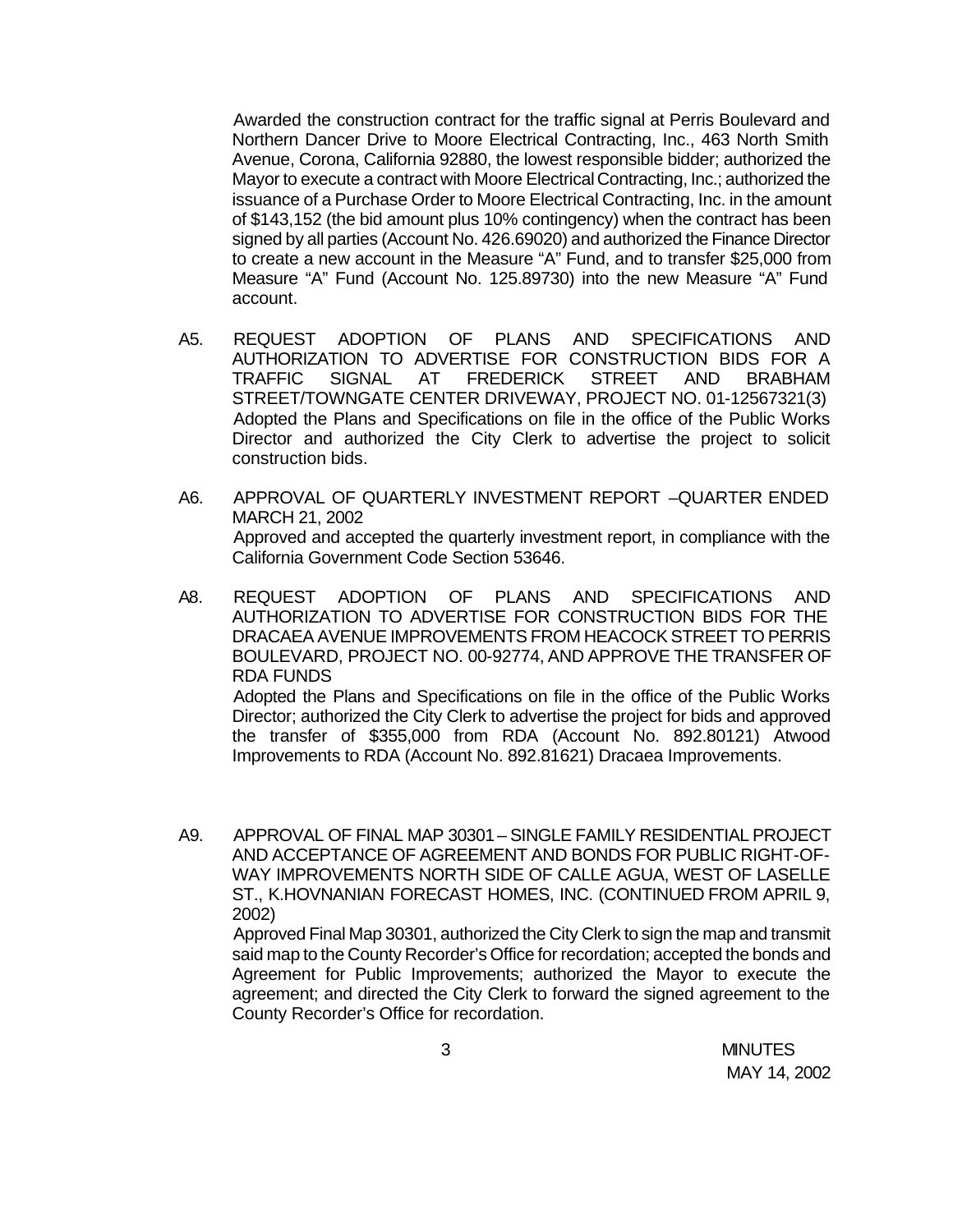- A10. MINUTES REGULAR MEETING OF APRIL 9, 2002 Approved as submitted.
- A11. MINUTES SPECIAL MEETING OF APRIL 10, 2002 Approved as submitted.
- A12. ANNUAL STATEMENT OF INVESTMENT POLICY Adopted the Annual Statement of Investment Policy, in compliance with California Government Code Section 53646.
- A13. YOUTH OPPORTUNITIES PROGRAM STAFFING Authorized additional staff positions for the Youth Opportunities Program.
- A14. ACCEPTANCE, ENCUMBRANCE, AND EXPENDITURE OF FRIENDS OF THE LIBRARY DONATION Approved the acceptance, encumbrance, and expenditure of funds from the Friends of the Moreno Valley Public Library in the amount of \$11,550.
- A15. APPROVAL OF PARCEL MAP 30472 WALGREEN'S DISTRIBUTION CENTER – ACCEPT AGREEMENTS, BONDS, AND LETTERS OF CREDIT FOR PUBLIC IMPROVEMENTS – EAST SIDE OF PERRIS BOULEVARD AT NANDINA AVENUE (WALGREEN CO.) Approved Parcel Map 30472, authorized the City Clerk to sign the map and transmit said map to the County Recorder's Office for recordation; accepted the bonds and Agreements for Public Improvements; accepted the Letters of Credit, as reviewed and approved by the City Attorney, as security for the required public improvements; authorized the Mayor to execute the agreements; and directed the City Clerk to forward the signed agreements to the County Recorder's Office for recordation.

### **B. CONSENT CALENDAR** - **COMMUNITY SERVICES DISTRICT**

- B1. ORDINANCES FIRST READING BY TITLE ONLY Waived reading of all Ordinance Introductions and read by title only.
- B2. MINUTES REGULAR MEETING OF APRIL 9, 2002 Approved as submitted.

### **C. CONSENT CALENDAR** - **COMMUNITY REDEVELOPMENT AGENCY**

C1. ORDINANCES - FIRST READING BY TITLE ONLY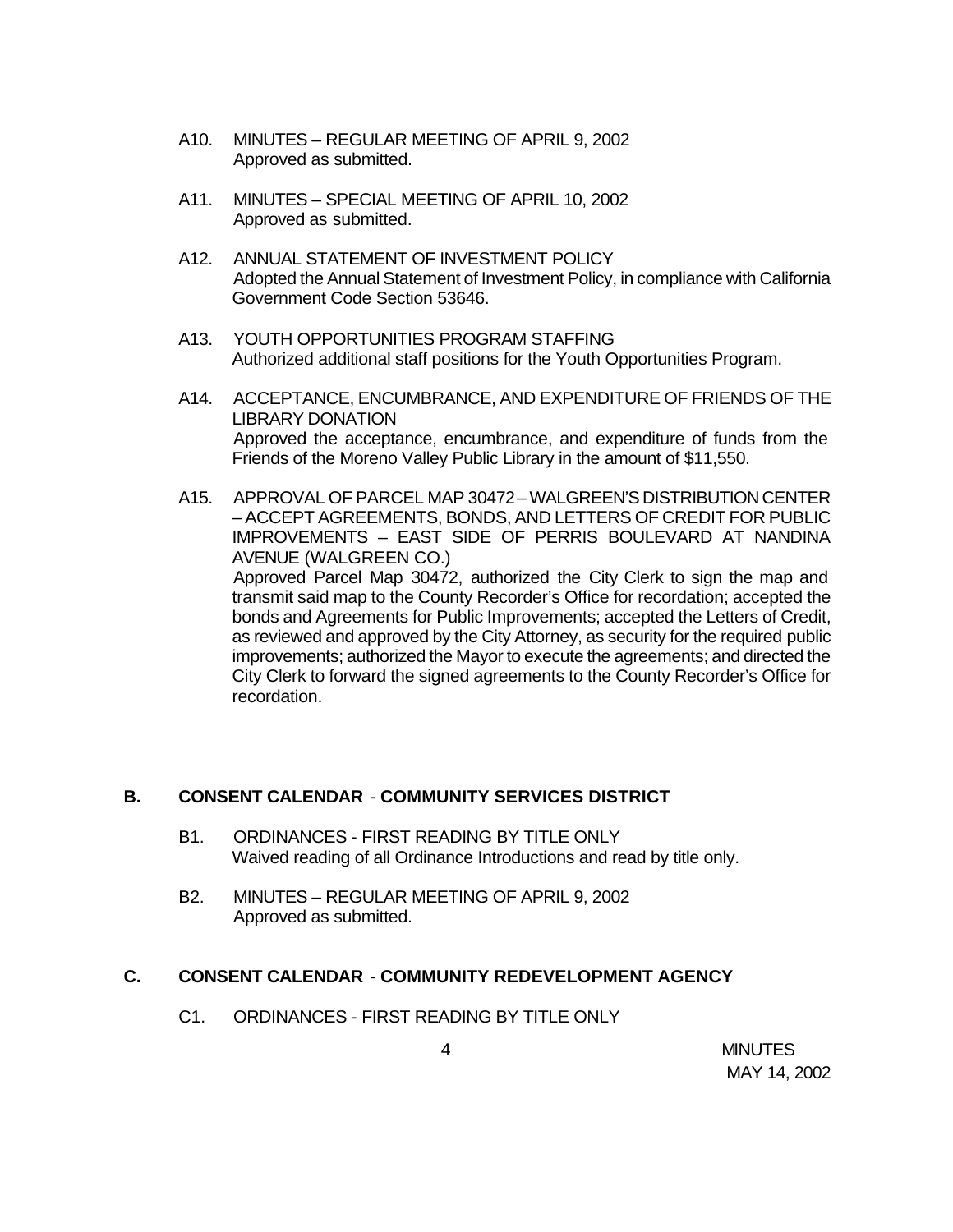Waived reading of all Ordinance Introductions and read by title only.

- C2. MINUTES REGULAR MEETING OF APRIL 9, 2002 Approved as submitted.
- C3. REQUEST ADOPTION OF PLANS AND SPECIFICATIONS AND AUTHORIZATION TO ADVERTISE FOR CONSTRUCTION BIDS FOR THE DRACAEA AVENUE IMPROVEMENTS FROM HEACOCK STREET TO PERRIS BOULEVARD, PROJECT NO. 00-92774, AND APPROVE THE TRANSFER OF RDA FUNDS Adopted the Plans and Specifications on file in the office of the Public Works Director; authorized the City Clerk to advertise the project for bids and approved the transfer of \$355,000 from RDA (Account No. 892.80121) Atwood Improvements to RDA (Account No. 892.81621) Dracaea Improvements

### **D. PUBLIC HEARINGS**

D1. PUBLIC HEARING TO ADOPT THE COMMUNITY DEVELOPMENT BLOCK GRANT PROGRAM ANNUAL ACTION PLAN FOR FISCAL YEAR 2002/03

Mayor White opened the public testimony portion of the public hearing; there being none, public testimony was closed.

Councilmember Stewart made a motion, seconded by Mayor Pro Tem Batey to adopt the Community Development Block Grant Program Annual Action Plan for Fiscal Year 2002/03. Motion carried 5-0. Roll call vote.

D2. PUBLIC HEARING TO CONSIDER AMENDING THE COMMUNITY DEVELOPMENT BLOCK GRANT PROGRAM 2001-02 ANNUAL ACTION PLAN - AMENDMENT 1 (CONTINUED FROM APRIL 23, 2002)

Mayor White opened the public testimony portion of the public hearing; there being none, public testimony was closed.

Councilmember Flickinger made a motion, seconded by Councilmember Stewart to approve the proposed amendment to the FY 2001-02 Annual Action Plan and authorize the transfer of \$21,667 from unprogrammed funds to new project for small business counseling. Motion carried 5-0. Roll call vote.

D3. PUBLIC HEARING TO CONSIDER AMENDING THE COMMUNITY DEVELOPMENT BLOCK GRANT PROGRAM 2001-02 ANNUAL ACTION PLAN - AMENDMENT 2 (CONTINUED FROM APRIL 23, 2002)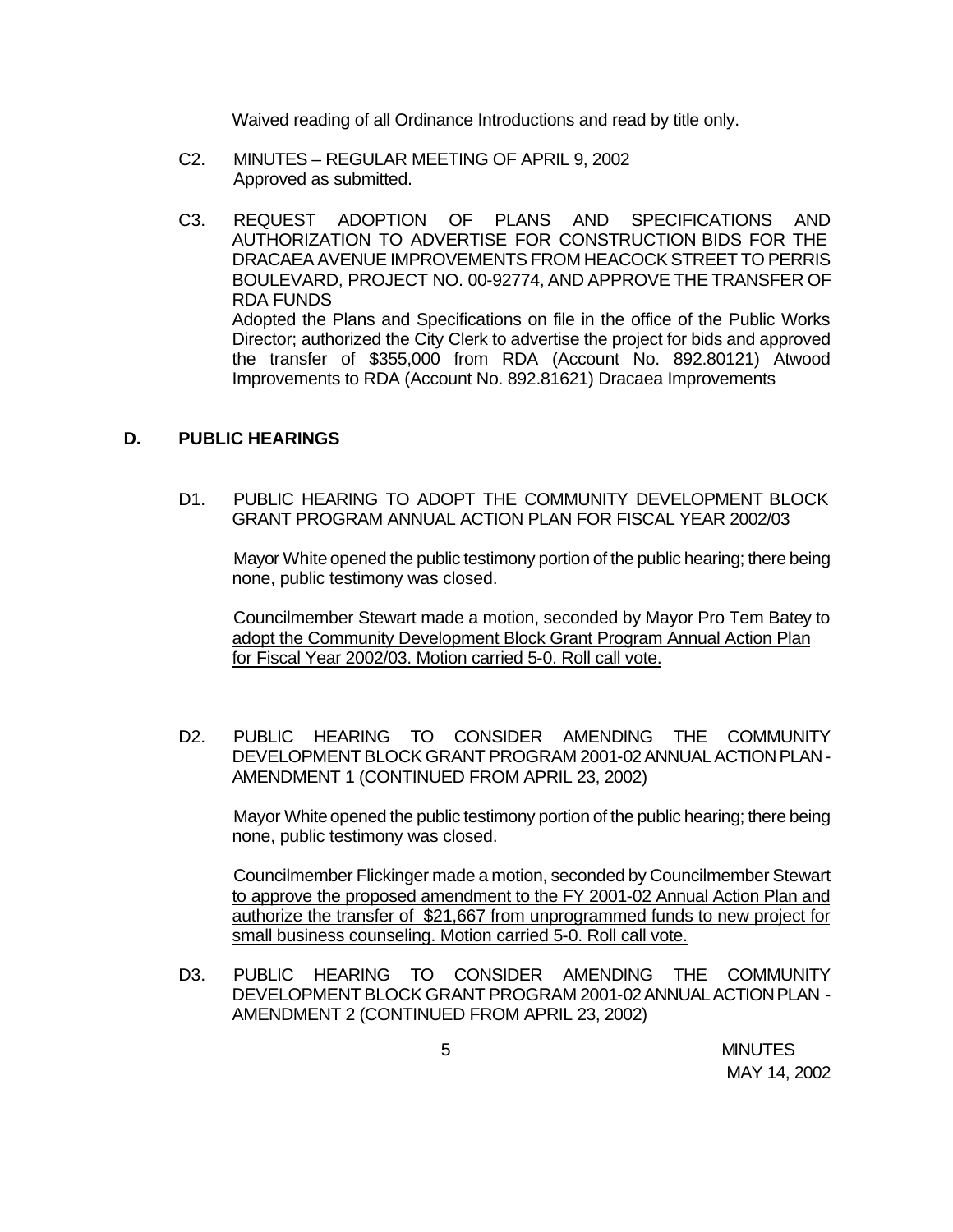Mayor White opened the public testimony portion of the public hearing; there being none, public testimony was closed.

Councilmember Flickinger made a motion, seconded by Councilmember Stewart to continue this item to May 28, 2002 City Council meeting. Motion carried unanimously.

D4. A PUBLIC HEARING REGARDING PA00-0021 – AMENDMENT NO. 1 TO THE EASTGATE RANCH SPECIFIC PLAN (SP#207) LOCATED AT THE NORTHWEST CORNER OF MORENO BEACH DRIVE AND JOHN F. KENNEDY DRIVE AND SUBMITTED BY WINCHESTER ASSOCIATES, INC. THE PROPOSED SPECIFIC PLAN AMENDMENT INCLUDES CHANGES TO ACCESS, INTERNAL CIRCULATION, THE FLOOD CONTROL CHANNEL, AND THE ZONING ORDINANCE

Mayor White opened the public testimony portion of the public hearing; there being none, public testimony was closed.

Councilmember Stewart made a motion, seconded by Councilmember West to adopt a subsequent Negative Declaration for PA00-0021 (Amendment No. 1 to the Eastgate Ranch Specific Plan), in that this application will not result in significant environmental impacts. Motion carried 5-0. Roll call vote

Councilmember Stewart made a motion, seconded by Councilmember West to introduce City Council Ordinance No. 601 approving PA00-0021 (Amendment No. 1 to the Eastgate Ranch Specific Plan) based on the findings in Ordinance No. 601; and the Specific Plan document as attached to the ordinance as Exhibit 1. Motion carried 5-0. Roll call vote.

#### Ordinance No. 601

An Ordinance of the City Council of the City of Moreno Valley, California, Approving PA00-0021 (Amendment No. 1 to the Eastgate Ranch Specific Plan) Which Addresses Changes to Access, Internal Circulation, the Flood Control Channel, and the Zoning Ordinance

D5. A PUBLIC HEARING REGARDING PA00-0004, AMENDING CHAPTER 9.02 (Section 9.02.180) ENTITLED "NONCONFORMING USES AND PROVISIONS" AND RELATED SECTIONS OF THE MORENO VALLEY MUNICIPAL CODE CITYWIDE, AND SUBMITTED BY THE CITY OF MORENO VALLEY COMMUNITY AND ECONOMIC DEVELOPMENT DEPARTMENT

Mayor White opened the public testimony portion of the public hearing. Public comments were received by Pete Bleckert and Ray Hosman.

Councilmember Flickinger made a motion, seconded by Mayor White to recognize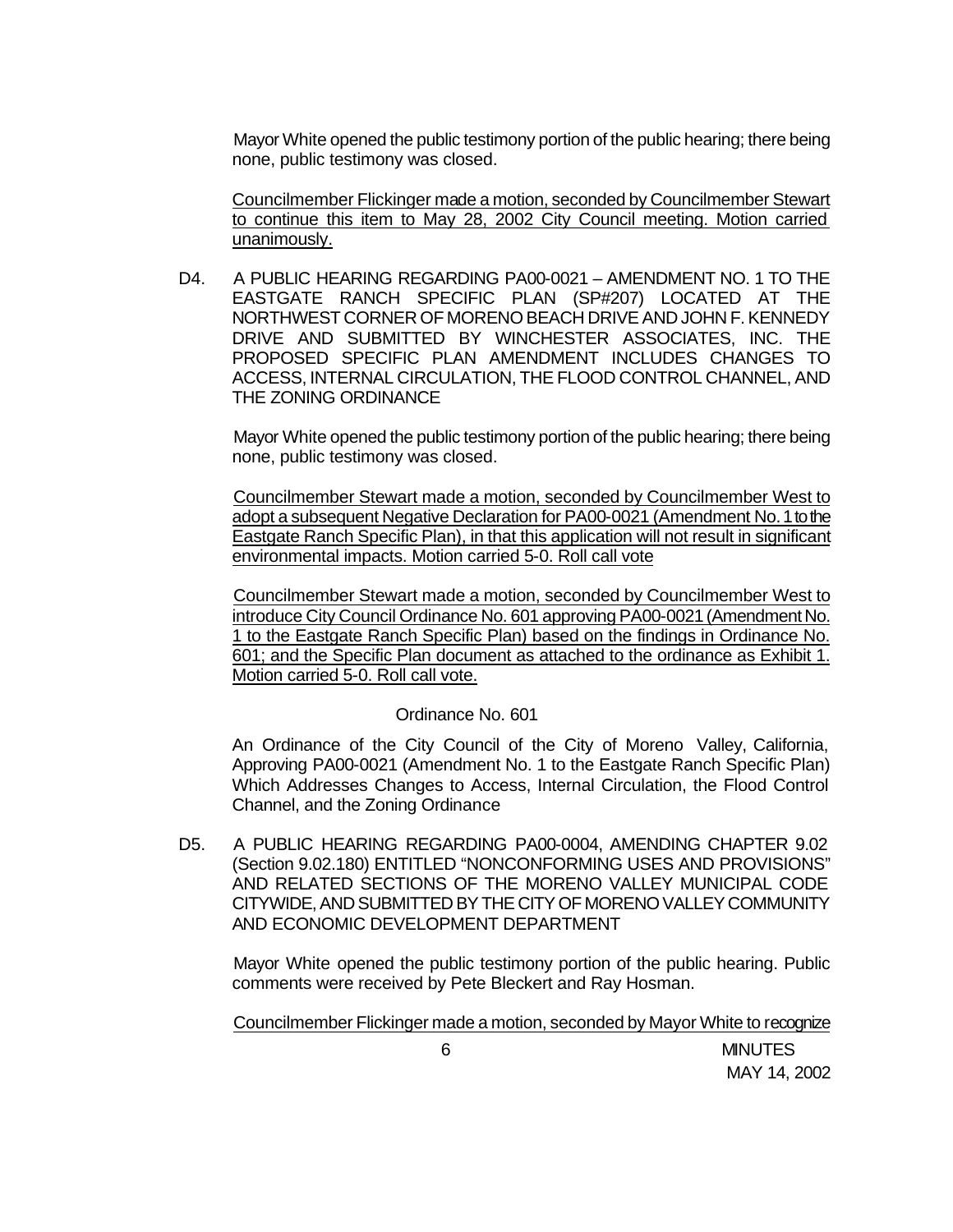that the proposed Municipal Code amendment is exempt from the California Environmental Quality Act (CEQA), pursuant to Section 15061 of the CEQA Guidelines. Motion carried 4-1, Mayor Pro Tem Batey dissenting. Roll call vote.

Councilmember Flickinger made a motion, seconded by Mayor White to introduce Ordinance No. 602, thereby approving amendments to Chapter 9.02 (Section 9.02.180) and related sections of the City of Moreno Valley Municipal Code. Motion carried 4-1, Mayor Pro Tem dissenting. Roll call vote.

#### Ordinance No. 602

An Ordinance of the City Council of the City of Moreno Valley, California, Approving PA00-0004, Amending Chapter 9.02 (Section (9.02.180) Entitled "Nonconforming Uses and Provisions" and Related Sections of the Moreno Valley Municipal Code **Citywide** 

D6. PUBLIC HEARING TO ADOPT FY 2002/03 FEE RESOLUTION AND FEE **SCHEDULE** 

Mayor White opened the public testimony portion of the public hearing; there being none, public testimony was closed.

Councilmember West made a motion, seconded by Mayor Pro Tem Batey to adopt Resolution No. 2002-31, as amended. Motion carried 5-0. Roll call vote. Resolution No. 2002-31

A Resolution of the City Council of the City of Moreno Valley, California, Increasing and Establishing Specified Fees for Various Services; Maintaining the Present Level of Certain Fees; Reducing the Level of Certain Fees; and Incorporating Certain Prior Enactments

### **E. ITEMS REMOVED FROM CONSENT CALENDARS FOR DISCUSSION OR SEPARATE ACTION**

A7. ADOPTION OF RESOLUTION NUMBER 2002-24

Mayor White opened the agenda item for public comments; there being none, public comments were closed.

Mayor Pro Tem Batey made a motion, seconded by Mayor White to adopt Resolution Number 2002-24. Motion carried 5-0. Roll call vote.

Resolution No. 2002-24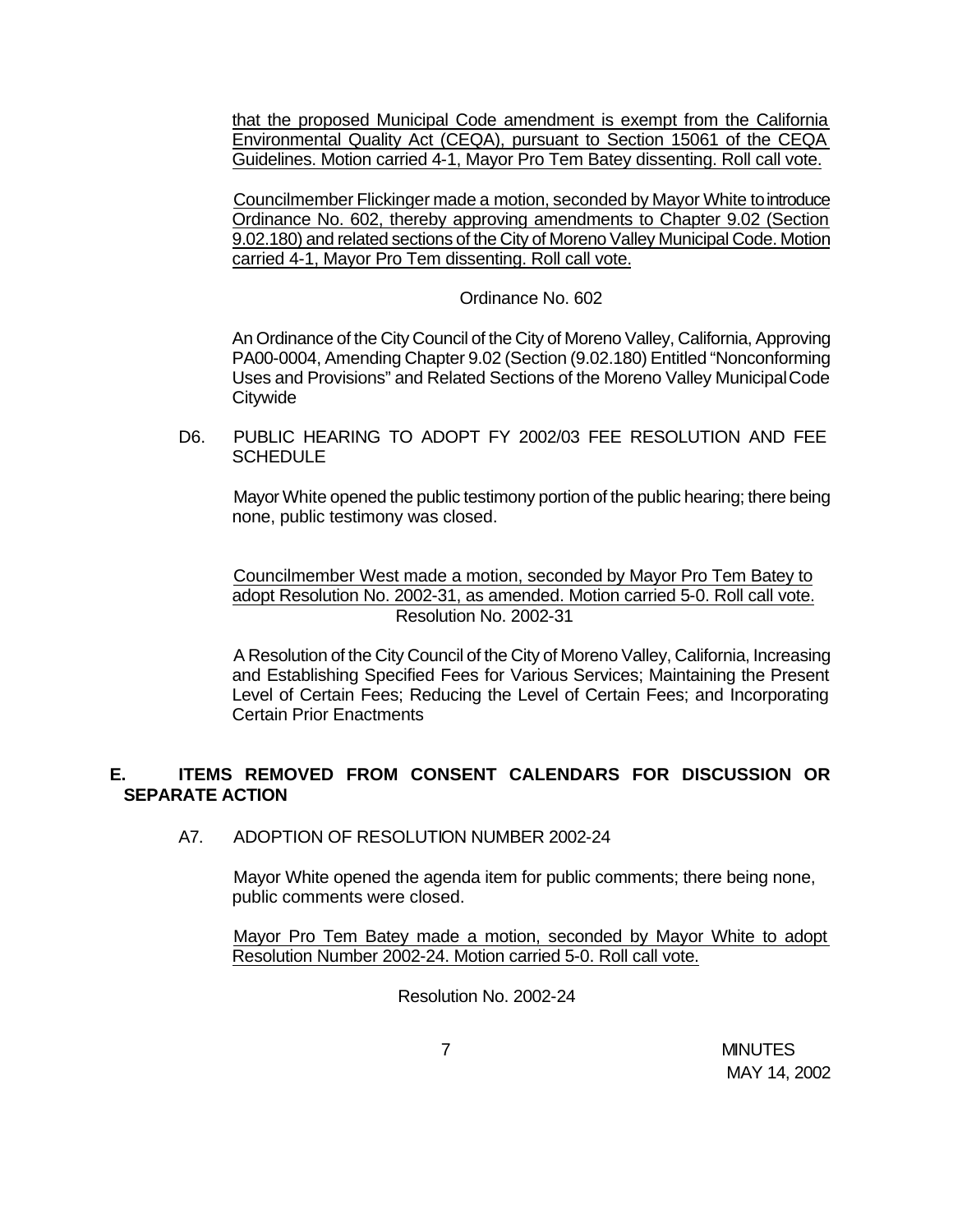A Resolution of the City Council of the City of Moreno Valley, California, Regarding 27381 Cottonwood Avenue, Making Findings, Ordering Correction of Code Violations and Directing Abatement of Uncorrected Violations

#### **F. REPORTS**

F1. PUBLIC COMMENTS AND CONTINUED DISCUSSION ON FY 2002-03 PROPOSED BUDGET

Mayor White opened the agenda item for public comments, which were received from Daryl Terrell, Pete Bleckert and Priscilla Banks.

F2. STAFF REPORT SCHEDULED FOR MAY 14, 2002, CITY COUNCIL MEETING TITLED PRESENTATION OF DEPARTMENTAL 5-YEAR PLAN/POWERPOINT PRESENTATION – PUBLIC WORKS (CONTINUED FROM APRIL 23, 2002)

Councilmember Flickinger made a motion, seconded by Mayor Pro Tem Batey to continue this item to June 25, 2002. Motion carried unanimously.

F3. LEGISLATIVE UPDATE

Councilmember Stewart made a motion, seconded by Councilmember West to receive and file the Legislative Status Report. Motion carried unanimously.

F4. CITY MANAGER'S REPORT (Informational Oral Presentation only - not for Council action)

### **G. LEGISLATIVE ACTIONS**

ORDINANCES - 1ST READING AND INTRODUCTION - NONE

ORDINANCES - 2ND READING AND ADOPTION - NONE

ORDINANCES - URGENCY ORDINANCES – NONE

RESOLUTIONS – NONE

PUBLIC COMMENTS **ON ANY SUBJECT NOT ON THE AGENDA** UNDER THE JURISDICTION OF THE CITY COUNCIL ARE AS FOLLOWS:

Ray Hosman – Address matter of record

1) City's full-page ad in the Press Enterprise was positive but not fiscally responsible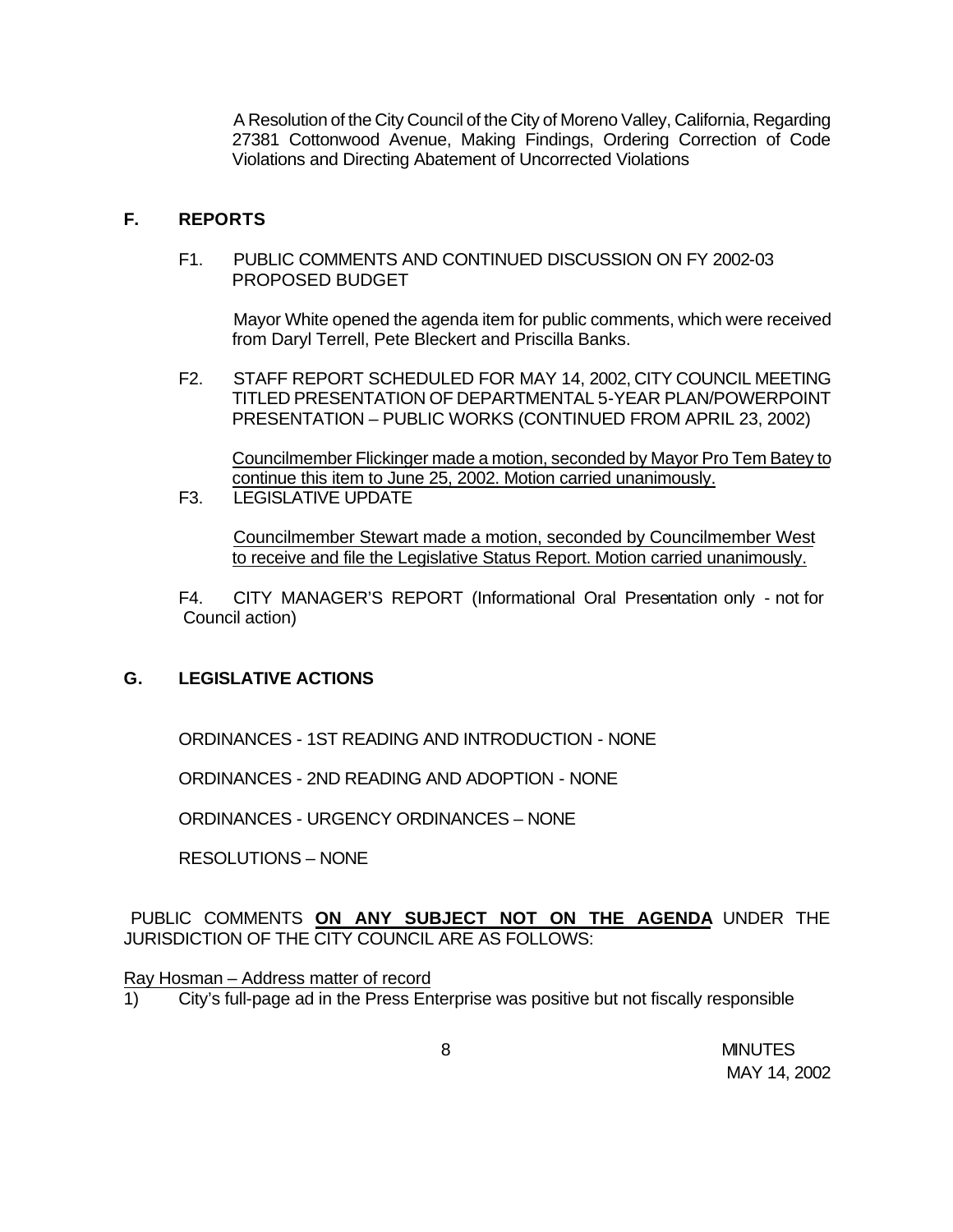Daryl Terrell – Address matter of record

1) Impact of the state budget on cities

Pete Bleckert – Address matter of record

1) City's budget and Utility User's Tax

### Priscilla Banks – Address matter of record

- 1) Safety for residents
- 2) Kops and Kids program
- 3) Asked for definition of unprogrammed funds
- 4) Residents should get involved in City issues

Jim Willem – 13225 Terry Ct.

1) Supports budget for AYSO fields at March ARB

# **CLOSING COMMENTS AND/OR REPORTS OF THE CITY COUNCIL, COMMUNITY SERVICES DISTRICT, OR COMMUNITY REDEVELOPMENT AGENCY**

Mayor Pro Tem Batey

1) Stated the City did not drag its feet on the AYSO fields at MARB – approvals were needed by the Department of Defense

Councilmember Flickinger

- 1) Responded that the Measure A funds were not wasted
- 2) Asked the Finance Director to address Ms. Banks' questions regarding unprogrammed funds

#### Councilmember Stewart

- 1) Welcomes suggestions regarding the needs of the new library existing building is not adequate
- 2) Stated the City has not designated any funds for the new dispatch center
- 3) Parks & Recreation programs for youth are a priority with the Council
- 4) Fire Station No. 58 needs to be relocated also need more firefighters
- 5) March Joint Powers Authority has selected Phil Rizzo as its new Executive **Director**

6) Asked the Public Works director to give update on the reconstruction of Pigeon Pass Road

### Councilmember West

- 1) Stated that the City cannot use surplus funding to pay for personnel services and public safety
- 2) Announced that Metrolink "Beach Trains" are starting up again